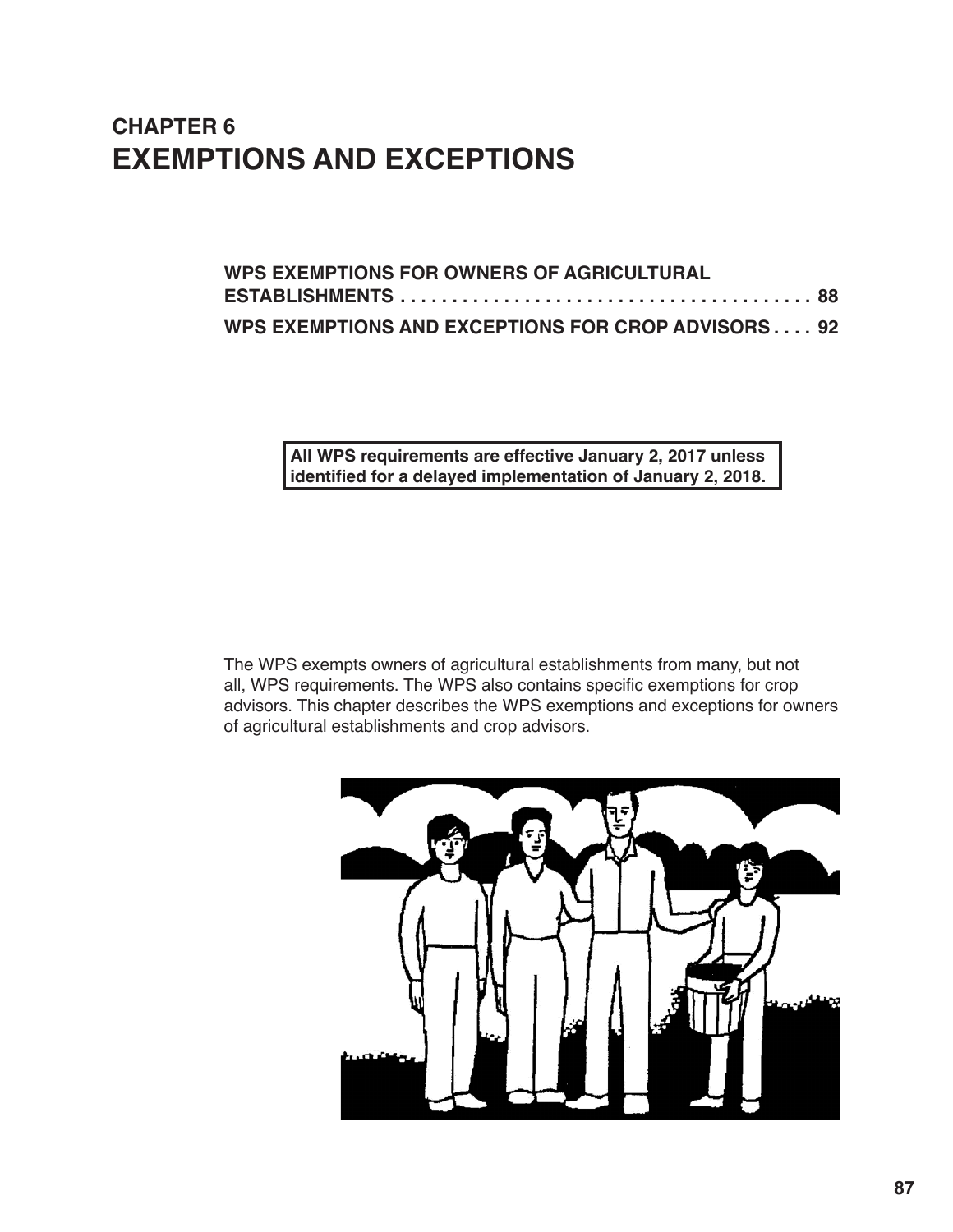## <span id="page-1-0"></span>**WPS EXEMPTIONS FOR OWNERS OF AGRICULTURAL ESTABLISHMENTS** 170.601

The WPS exempts owners of agricultural establishments and members of their immediate family from certain requirements. It is important to note that:



- No agricultural establishments that use WPS-labeled pesticide products are completely exempt from the WPS requirements,
- Owners/agricultural employers must provide full WPS protections for workers and handlers who are not in the owners' immediate families, and
- Owners and their immediate family members that qualify for the exemption must comply with some of the WPS requirements.

### **Definition of immediate family** 170.305

The 2015 WPS definition of "immediate family" includes: spouse, parents, stepparents, foster parents, father‐in‐law, mother‐in‐law, children, stepchildren, foster children, sons‐in‐law, daughters‐in-law, grandparents, grandchildren, brothers, sisters, brothers‐in‐law, sisters‐in-law, aunts, uncles, nieces, nephews, and first cousins. "First cousin" means the child of a parent's sibling (i.e., the child of an aunt or uncle).

### **Agricultural establishments that qualify for the exemption**

The exemption allowed in the WPS applies only to the owners and their immediate family members on any agricultural establishment where a majority of the establishment is owned by one or more members of the same immediate family. A "**majority of the establishment**" means that more than 50% of the equity in the establishment is owned by one or more members of the same immediate family as defined above.

*If a majority of an agricultural establishment is owned by one or more members of the same immediate family, and the remaining portion of ownership is owned by members of another immediate family, the owner/immediate family exemption applies to both families and their immediate family members.*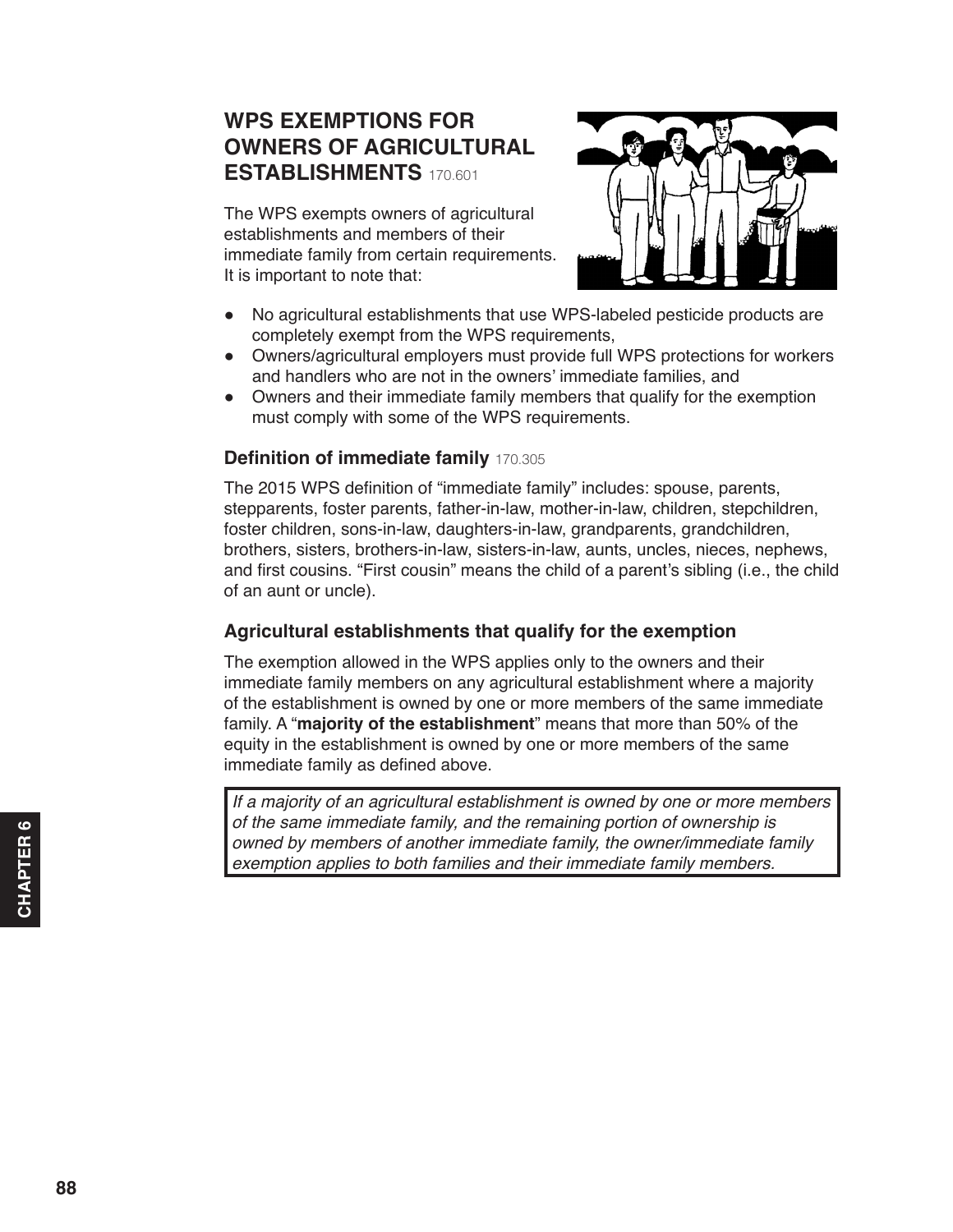Owners of the agricultural establishment must provide all WPS protections for any employees or other persons on the establishment that are **NOT** members of their immediate family.

**Owner** means any person who has a present possessory interest (e.g., fee, leasehold, rental, or other) in an agricultural establishment.

The agricultural owner exemptions do **NOT** apply if:

- The farm, forest, nursery or enclosed space production facility is rented out or leased out to another person that is not an immediate family member and the owner has no part in the management or profit/loss from it.
- A person that is not an immediate family member is hired to operate a farm, forest, nursery or enclosed space production facility. In this case, the person is an employee of the agricultural establishment and may be considered an agricultural employer, but is not an owner of the agricultural establishment.

### **Immediate Family Exemption Examples:**

#### **When the exemption applies:**

If Farmer #1 and immediate family members own 51% and Farmer #2 and immediate family members owns 49% of the same farm, all immediate family members of both families qualify for the immediate family exemption.

#### **When the exemption does NOT apply:**

If Farmer #1 and Farmer #2 jointly own 51% (or more) of the farm, but are not related as immediate family, and Farmer #3 and immediate family members own the other 49% or less) of the same farm, NONE of the farmers/owners or any of their immediate family members qualify for the owner and immediate family exemption.

- *There is no exemption for "family farms" per se;*
- *The "agricultural establishment" itself is NOT exempt from the WPS;*
- *This exemption only covers the owner and immediate family members.*

*The immediate family exemption is only for owners of agricultural establishments; there is no immediate family exemption for owners of commercial pesticide handling establishments.*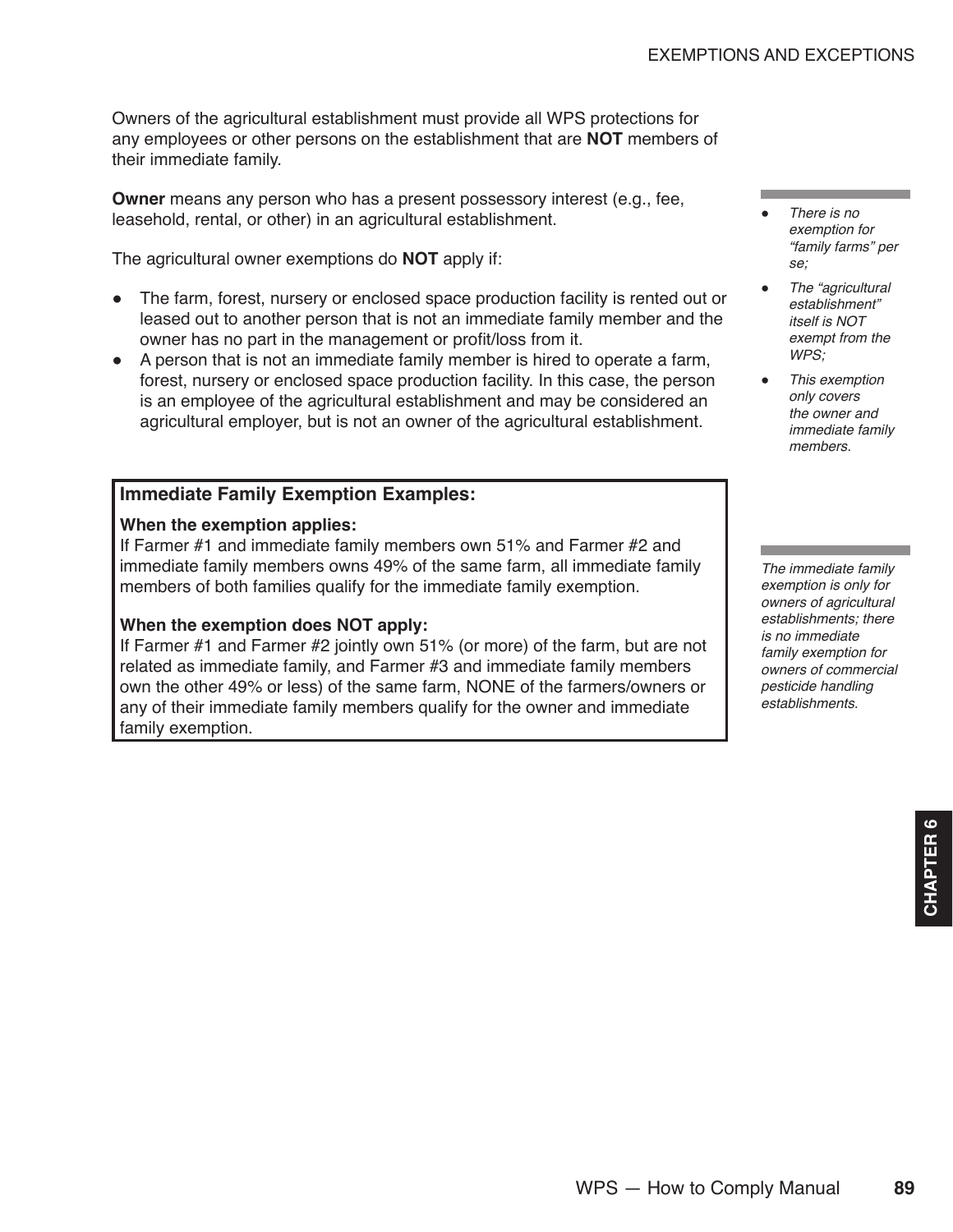### **Exemptions for agricultural establishment owners**

Qualifying owner(s) of the agricultural establishment **ARE NOT REQUIRED** to provide the following WPS protections to themselves or members of their immediate family:

- Minimum age for handlers and early-entry workers. 170.309(c)
- Provide emergency assistance. 170.309(f)
- Provide handler training prior to cleaning, repairing or adjusting pesticide application equipment. 170.309(g)
- Display, maintain, and provide access to pesticide safety, pesticide application and hazard information. 170.309(h) & 170.311
- Keep records of pesticide application and hazard information required by WPS. 170.309(h) & 170.311(b)
- Provide instruction in the safe operation of equipment used for mixing, loading, transferring or applying pesticides. 170.309(i)
- Ensure equipment used for mixing, loading, transferring, or applying pesticides is inspected for leaks, clogging, and worn or damaged parts and make repairs as needed prior to use. 170.309(j)
- Provide WPS training for workers and handlers. 170.401 & 170.501
- Ensure knowledge of labeling, application-specific, and establishmentspecific information. 170.403 & 170.503
- Provide visual or voice monitoring of applicator when using a pesticide product that has the skull-and-crossbones symbol on the front panel unless required by product label directions. 170.505(c)
- Provide continuous visual or voice contact during fumigant applications. 170.505(d)
- Provide oral and posted notifications of worker entry restrictions (i.e., REIs in effect). 170.409
- Provide instructions on use of personal protective equipment (PPE); inspect, clean, store, and maintain PPE; and take measures to prevent and treat heat-related illness. 170.507(c)-(e)
- Maintain decontamination sites and supplies. 170.411 & 170.509
- Comply with early-entry provisions including minimum age, providing information, maintaining PPE and instructing on its use, instructing on how to prevent, recognize, and treat heat-related illness and providing decontamination supplies. 170.605(a)-(c) and (e)-(i)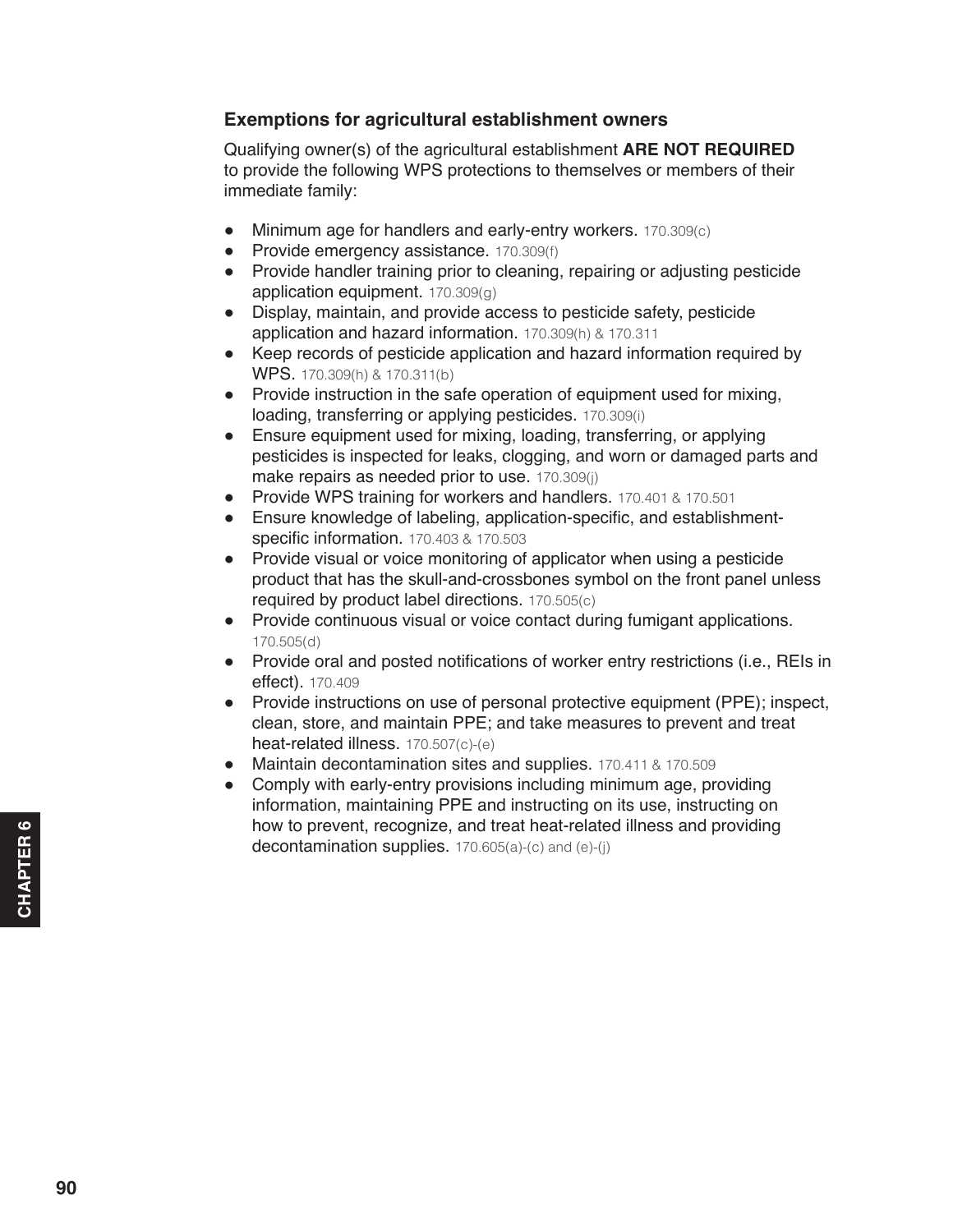Qualifying owners of agricultural establishments and their immediate family members **MUST COMPLY** with all of the following WPS requirements when using WPS-labeled pesticide products:

- Follow WPS requirements for respirator training, medical evaluation, fit testing, and recordkeeping when respirators are required on the pesticide labeling.
- Use the PPE listed on pesticide labeling.
- Keep immediate family members out of the treated area until the restrictedentry interval (REI) expires.
- Ensure pesticide is applied so it does not contact anyone, including members of the immediate family (requirement on label and in WPS).
- Keep everyone, including members of the immediate family, away from the treated area during the application and the application exclusion zone.
- Ensure that any pesticide applied is used in a manner consistent with the product's labeling.
- After January 1, 2018, any handler must **suspend** a pesticide application if a workers or other person is in the AEZ during an application.

### **The exemption does NOT apply to employees outside of immediate family.**

The owner of an agricultural establishment must always provide all applicable WPS protections to workers and handlers employed by the establishment who are not members of the owner's immediate family. This includes:

- Workers or handlers who are employees receiving a wage, salary or other monetary compensation.
- Persons other than workers or handlers, such as those who clean PPE or repair, clean, or maintain contaminated pesticide handling equipment.

*Agricultural* 

*establishment owners and immediate family members are still eligible for the allowable exceptions to PPE, such as using a closed system.*

*Any person performing worker or handler tasks who does not receive a wage, salary or other compensation is not a worker or handler protected by the revised WPS, regardless of family relationship to the owner.*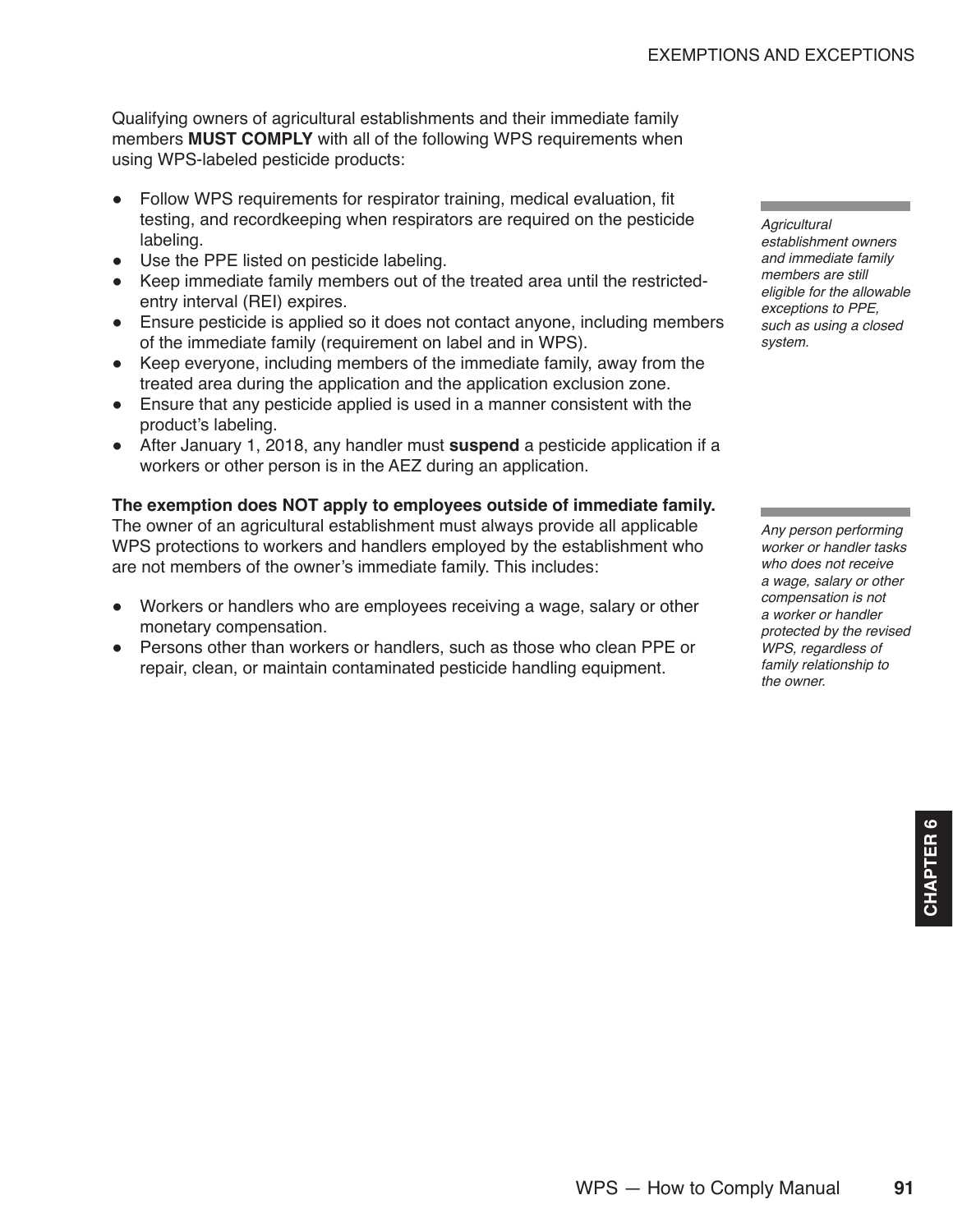<span id="page-5-0"></span>*Pesticide distribution as*  used in the definition of *a crop advisor refers to assessing the pesticide coverage, dispersal, dissemination, pattern, etc., to determine if there was appropriate distribution of the material during application.*

*The WPS exemptions*  for certified crop *advisors do NOT apply*  to non-certified crop *advisors, including non*certified crop advisor *employees operating under the supervision of*  a certified crop advisor.

## **WPS EXEMPTIONS AND EXCEPTIONS FOR CROP ADVISORS**

Under the WPS, a "crop advisor" is a person who assesses pest numbers, damage, pesticide distribution or the status or requirements of agricultural plants. The WPS does not require a "crop advisor" to have any specific certification or training to be recognized as a crop advisor. However, certain WPS exemptions apply **only to certified crop advisors**.

Non-certified crop advisors must be provided with the WPS protections required for worker or handler activities depending on the tasks being conducted by the crop advisor. The crop advisor employer (including the self-employed crop advisor) is responsible for providing all required WPS protections to noncertified crop advisors.

### **Important definitions that apply to crop advisors**

**Commercial pesticide handling establishment** means any enterprise, other than an agricultural establishment, that provides pesticide handler or *crop advising services* to agricultural establishments.

**Certified Crop Advisor** for the purposes of the WPS includes crop advisors certified as a Professional Crop Consultant by the National Alliance of Independent Crop Consultants (NAICC), or certified or licensed as a crop advisor by a program approved and recognized in writing by the EPA, or a State or Tribal agency responsible for pesticide enforcement. The approved program must cover all of the WPS handler pesticide safety training content listed in Appendix B: Worker Protection Standard Criteria. 170.601(b)

**Handler** means any person, including a self-employed person, who is employed by an agricultural employer or commercial pesticide handler employer *and ...performs tasks as a crop advisor* during any pesticide application or restricted-entry interval, or before the inhalation exposure level listed in the pesticide product labeling has been reached or one of the ventilation criteria established by WPS or the pesticide product labeling has been met.

**Worker** means any person, *including a self-employed person*, who is employed and performs activities directly relating to the production of agricultural plants on an agricultural establishment.

**Hand labor** means any agricultural activity performed by hand or with hand tools that causes a worker to have substantial contact with plants, plant parts, or soil and other surfaces that may contain pesticide residues, except hand labor does not include operating, moving, or repairing irrigation or watering equipment or *performing crop advisor tasks*.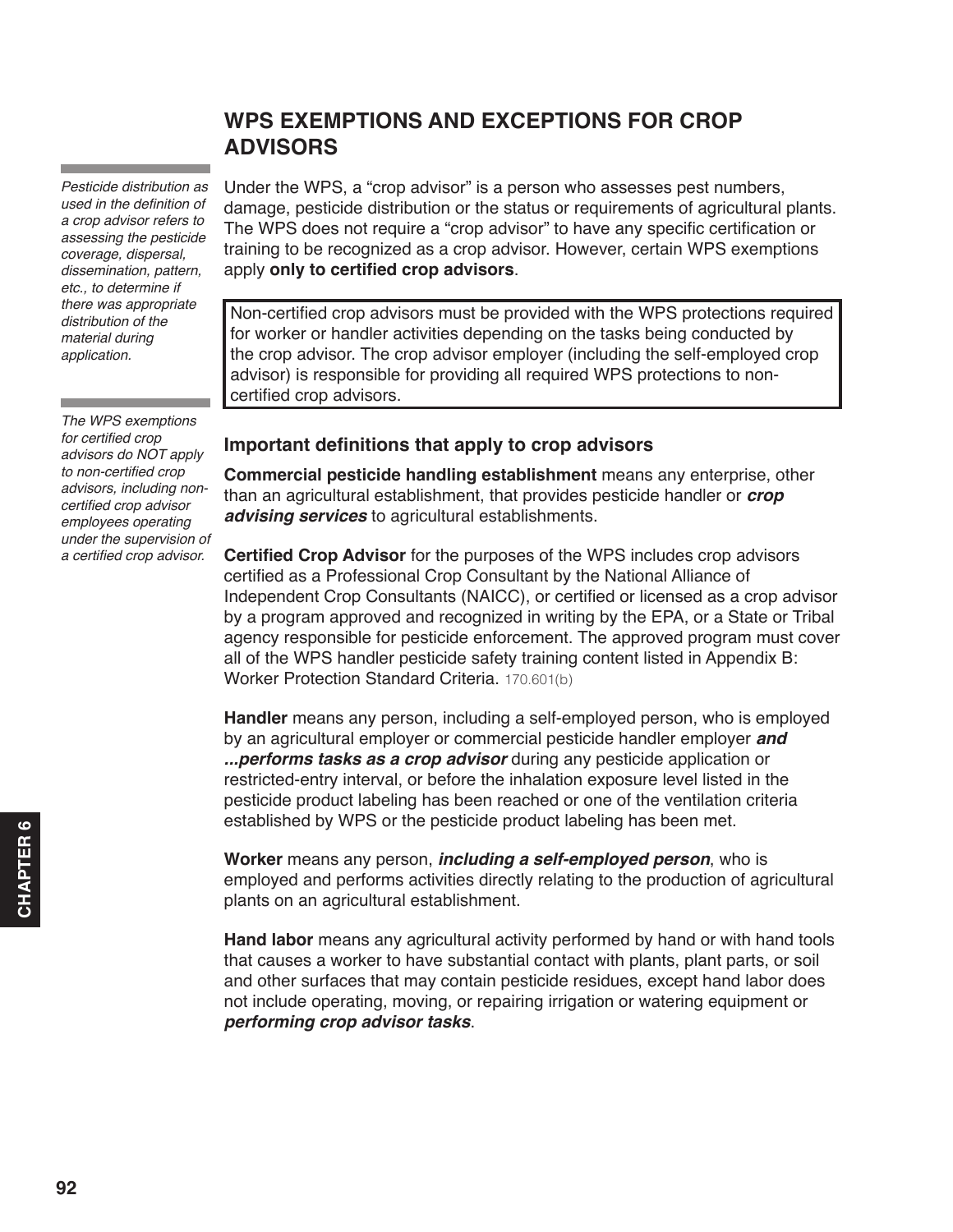## **Certified crop advisor exemptions** 170.601 & 170.607(g)

**Certified crop advisors** are exempt from certain responsibilities under the WPS if the pesticide application is completed and all of the following conditions are met:

- The crop advisor is certified or licensed as a crop advisor by a program acknowledged as appropriate in writing by the EPA, or a State or Tribal agency responsible for pesticide enforcement.
- The certification or licensing program must include pesticide safety training that has all the information required of WPS handlers as applicable depending on the date of training (i.e., WPS handler pesticide safety training content required before January 2, 2018 is different from training content required after January 2, 2018 or 6 months from the date EPA announces the availability of training materials but not before January 2, 2018). See Appendix B: Worker Protection Standard Criteria.
- Only crop advising tasks are performed in the treated area.

**Certified crop advisors** who meet the requirements listed above can determine the appropriate PPE to wear when doing crop advising tasks during the REI. In addition, the employer of the certified crop advisor does not have to provide:

- The routine decontamination supplies and eye-flushing supplies for handlers. 170.509
- Emergency assistance, including providing transportation to a medical care facility and providing certain information to the treating medical personnel. 170.309(f) & 170.313(k)
- Access to the labeling or inform the certified crop advisor about the labeling and application-specific information regarding the safe use of the pesticide. 170.503(a)
- Sufficient information and directions to the certified crop advisor to ensure that they can comply with the WPS.  $170.309(e)$  &  $170.313(e)$

Employers of crop advisors must provide all required WPS protections to any crop advisor employees who are not certified crop advisors.

Certified crop advisors *can self-determine their PPE when doing crop advising tasks during the REI. They do not have to wear one of the sets of PPE*  allowed for non-certified *crop advisors, which includes handler or early-entry worker PPE required by the labeling or the "universal set" of*  PPE specified on pg 93.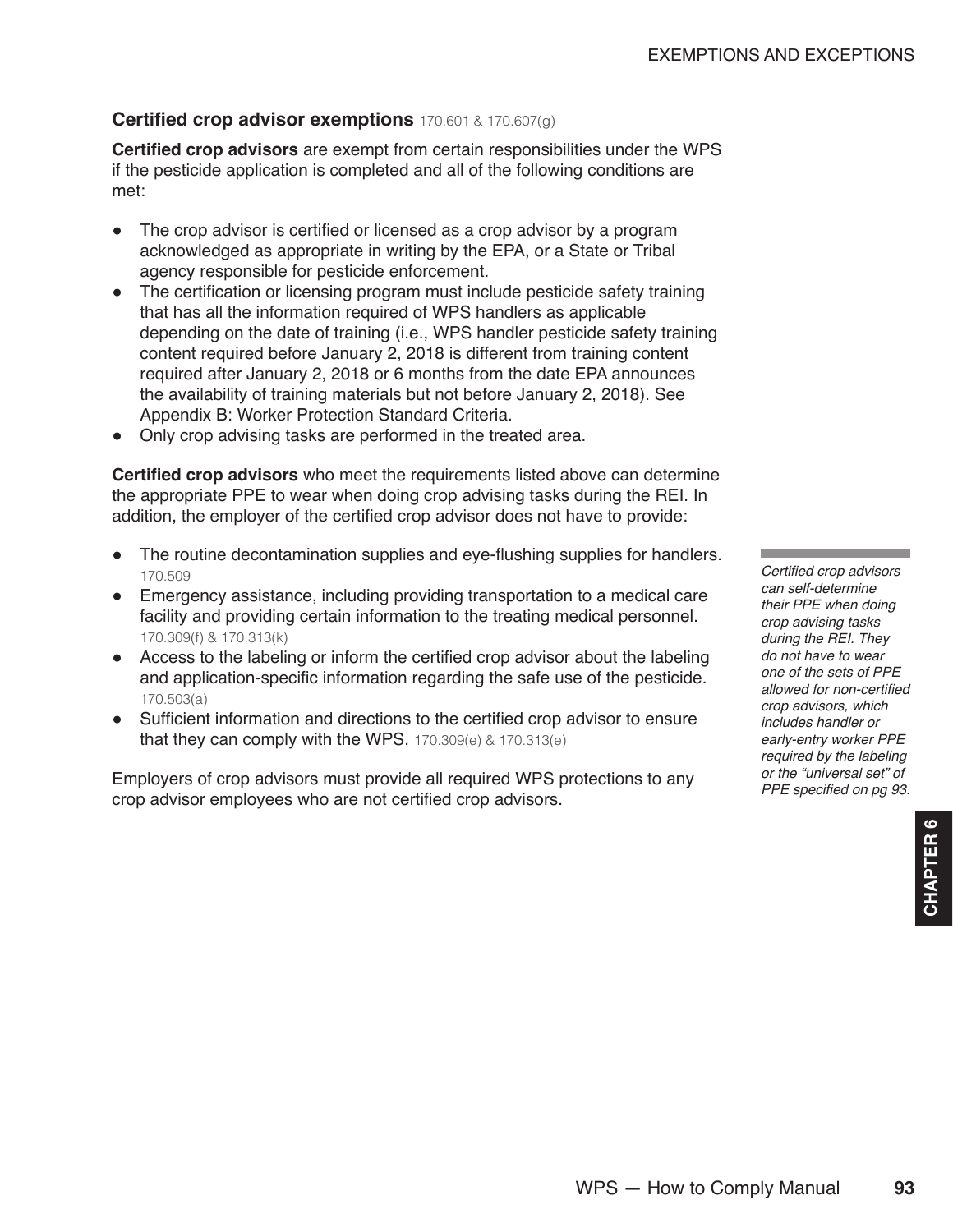The following table summarizes some of the WPS exemptions for certified crop advisors and the corresponding requirements for non-certified crop advisors. There are other WPS requirements that apply to all crop advisors.

| Certified crop advisor*                             | Non-certified crop advisor                                                                                                     |
|-----------------------------------------------------|--------------------------------------------------------------------------------------------------------------------------------|
| Exempt from some provisions of WPS                  | No exemption                                                                                                                   |
| Self-determine PPE for entry during a<br><b>REI</b> | Is considered a handler for entry<br>during an REI<br>Must wear PPE required for non-<br>certified crop advisors (see page 93) |
| Exempt from WPS pesticide safety<br>training        | Must have/receive pesticide safety<br>training                                                                                 |
| Exempt from emergency assistance                    | Must be provided emergency<br>assistance                                                                                       |
| Exempt from decontamination supply<br>requirement   | Must have/receive decontamination<br>supplies                                                                                  |

**Table 5. WPS Exemptions for Crop Advisors**

\* A certified crop advisor organization must have written approval from EPA, State or Tribal agency to qualify for WPS exemptions

### **Employers of non-certified crop advisors must provide:**

- Decontamination supplies:
	- о 1 gal water/worker for routine washing.
	- о 3 gal water/handler for routine washing.
- Pesticide safety training for workers or handlers, depending on whether the crop advisor will enter a treated area during a REI.
- Labeling and application-specific information regarding the safe use of the pesticide before performing any handler activities and access to the labeling.
- PPE, care and maintenance.
- Emergency assistance:
	- о Transportation.
	- о Provide the following information to treating medical personnel:
		- SDS, pesticide product name(s), EPA registration number(s), and active ingredient(s).
		- How the person was exposed.

#### **No exemption for entry restrictions during an application**

The certified/licensed crop advisor exemption does not apply when crop advisors or persons under their direct supervision enter an area **before an application is completed**. This applies to all entry restrictions during applications for outdoor production (AEZ) and enclosed space production facilities.

*Crop advisors cannot be an early-entry worker. They must meet the requirements of a handler to enter a treated area while a REI is in effect.*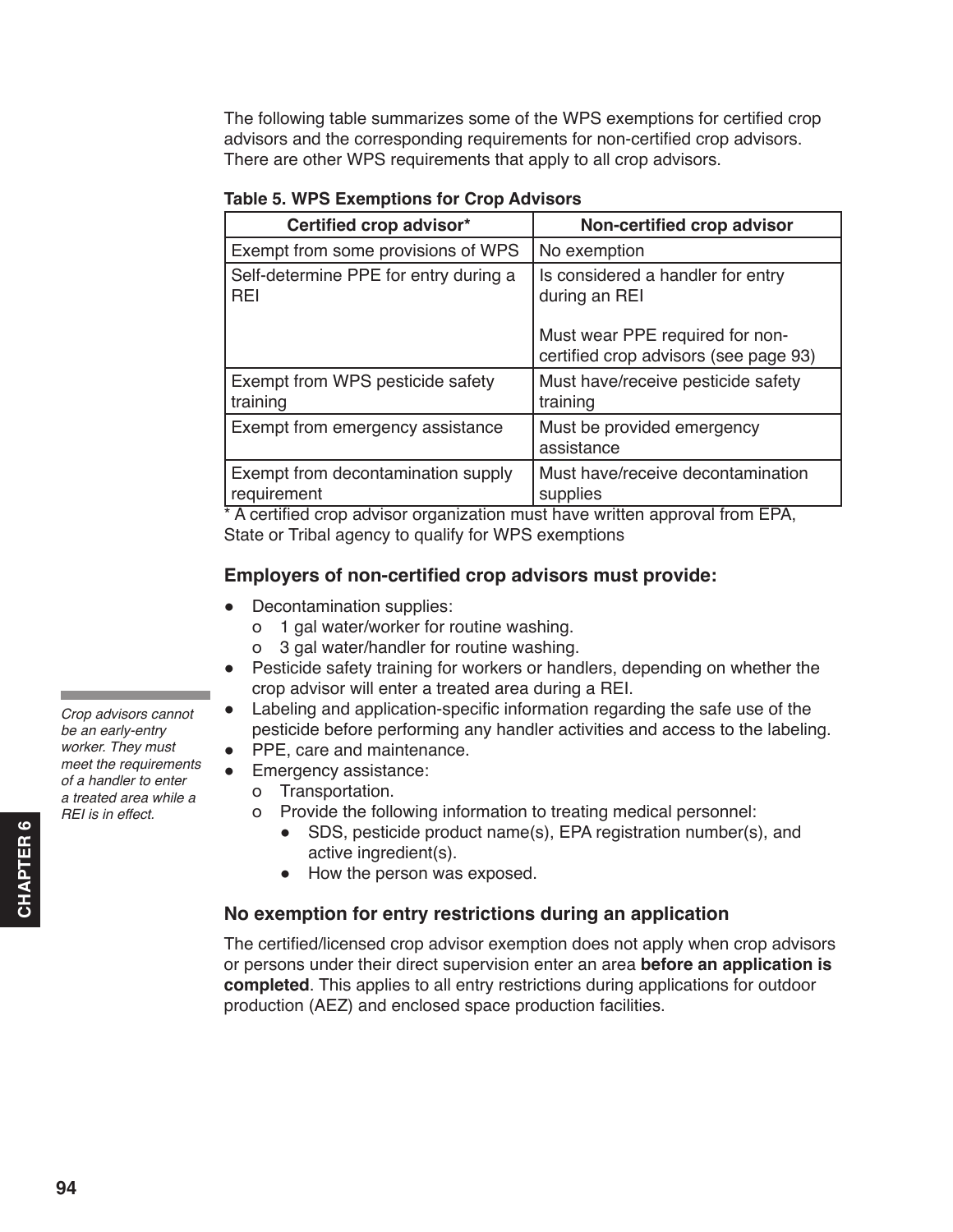# **PPE exceptions for crop advisors entering a treated area during a**

## **REI** 170.601(b) & 170.607

**Certified crop advisors** can make their own determination for the appropriate PPE for entry into a treated area during a REI and substitute their selfdetermined set of PPE for the labeling-required PPE *for themselves only*.

**Non-certified crop advisors** performing crop advising tasks during the REI must wear one of the three following sets of PPE, but he/she may choose between any of the following options and select the least restrictive:

- The labeling-required PPE for handlers,
- The labeling-required PPE for early-entry workers, or
- A "universal set" of PPE that is good for conducting any crop advising task during the REI which consists of: coveralls, shoes plus socks, waterproof gloves, and protective eyewear (if the label requires protective eyewear for handlers).

The above PPE options for non-certified crop advisors may only be used when the following conditions are met:

- The application has been completed for at least four hours.
- No entry is allowed until any inhalation exposure level listed on the pesticide product labeling has been reached or any ventilation criteria established by the WPS (Chapter 3, Table 1. Entry Restrictions During Enclosed Space Production Pesticide Applications) or on the pesticide product labeling have been met.
- The non-certified crop advisor who enters a treated area during a REI only performs crop advising tasks while in the treated area.

## **Employees working under the supervision of a certified crop advisor**

The CPHE, agricultural employer, or the certified crop advisors themselves (if self-employed) must provide each employee working under the supervision of a certified crop advisor with all required WPS protections, including the labelrequired PPE while working in a field during a REI, or PPE substitutions allowed for non-certified crop advisors.

**The certified crop advisor exemption is ONLY for a certified crop advisor and does NOT extend to any non-certified crop advisor employees working under their direct supervision.**

*"Coveralls" are loose*fitting one- or two-piece *cloth garments that cover the entire body except the head, hands and feet.* 

*If a crop advisor is an employee of an agricultural establishment, they are either a handler or worker for that establishment but may use the crop advisor PPE exception when applicable.*

*Self-employed crop advisors are responsible for the same WPS requirements as a commercial pesticide handler establishment.*